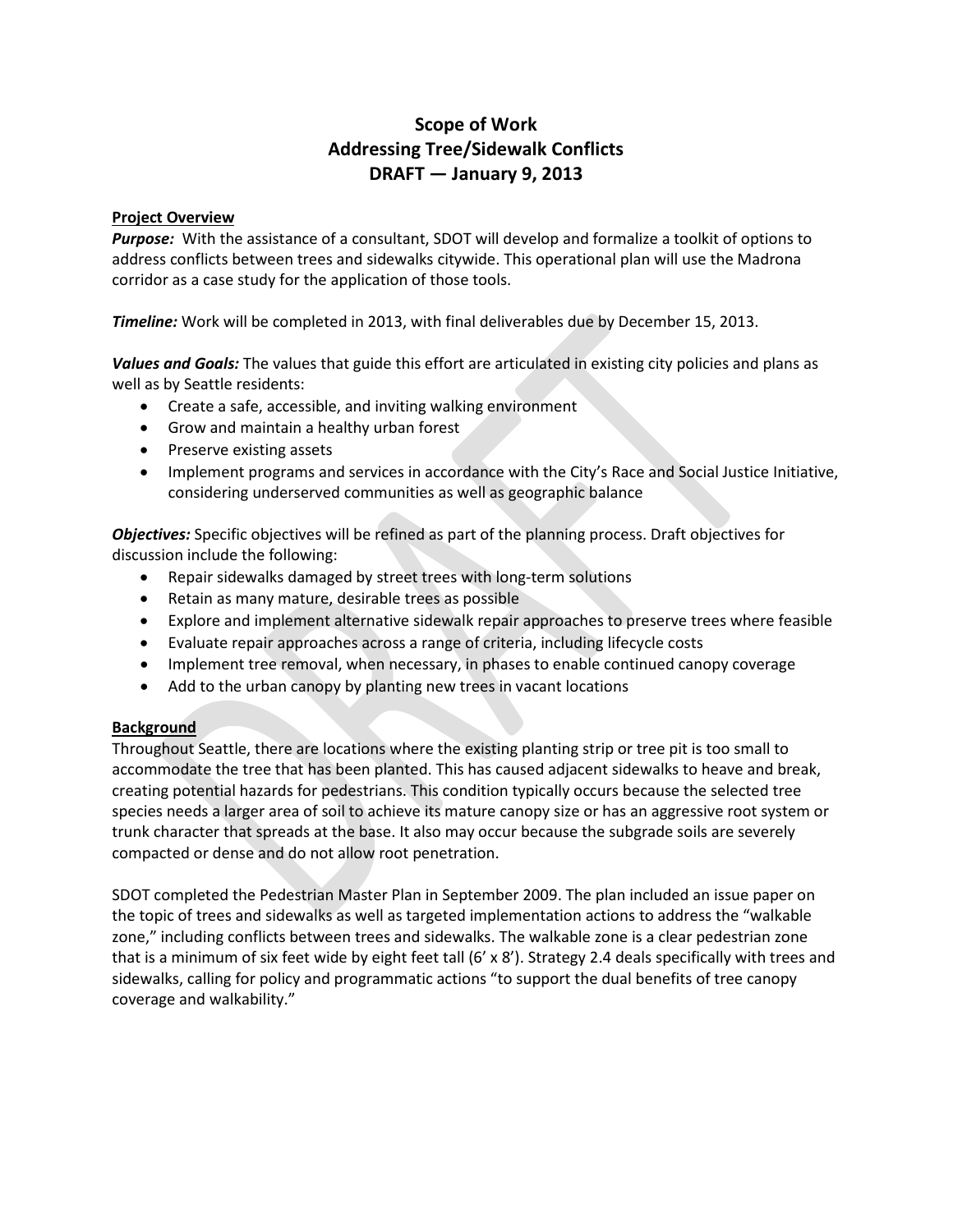## **Draft Scope of Work**

The draft scope of work is intended as a starting point for discussion with interested community groups and other stakeholders. It will be refined prior to solicitation of consultant support.

## **Task 1 — Project Management**

The consultant will manage the project scope, schedule, and budget, including management of any subconsultants. Provide the SDOT project manager with monthly progress reports and submit monthly invoices to SDOT's Consultant Contracting Unit. Requests for scope changes should be submitted through SDOT's project manager.

## **Task 2 — Existing and Best Practices Research**

The consultant will conduct existing and best practices research, building on the work done by SDOT staff and consultants (including the Pedestrian Master Plan's existing conditions report and issue papers). This research should include information on existing SDOT practices, providing an evaluation of current approaches to dealing with conflicts between trees and sidewalks, as well as research on national (and international, if appropriate) best practices. The existing practices research should also review DPD's and SDOT's processes for design review in conjunction with private development proposals and public capital projects. Summarize this research in a concise document with recommendations for areas of further exploration as well as recommendations for potential revisions to current SDOT practices.

## **Task 3 — Development of Long-Term Solutions and Approaches to Implementation**

Although there is a need to further the development of strategies for new planting conditions, the focus of this scope of work is on the resolution of existing conflicts. There are many approaches available to address the root heave vs. sidewalk maintenance problem in new planting conditions, including planting the right tree in the right location, per the approved planting list. Further, the use of innovative technologies such as silva cell planting should be implemented where appropriate.

The consultant will develop and evaluate a comprehensive set of long-term solutions to address conflicts between existing trees and sidewalks, providing recommendations for a variety of conditions. Recommendations may include the following:

- Review existing field protocol/checklist for use in assessing conditions where the mature tree size and/or root upheaval results in less than 36" of clearance and revise as needed.
- Develop alternative surfacing and repair methods to accommodate heaving tree roots, exploring options such as sidewalk grinding, shims, cutouts, ramping/bridging/cantilevering; right-of-way redesign through sidewalk meandering, curb bulbs, "reverse" boulevards, expanded curblines, easements of private property; and flexible paving materials (rubber, poured-in-place rubberized, brick, interlocking pavers).
- Set target canopy percentages (e.g., by neighborhood, by block) to guide a corridor-specific approach to implementation.

Criteria will be established to evaluate the advantages and disadvantages of potential solutions, with lifecycle cost included as a component of the evaluation. The criteria should be presented as a matrix to facilitate comparison among the potential solutions.

## **Task 4 — Case Studies**

The consultant will select five (5) locations for case studies including a mixture of spot and corridor locations. One corridor must be the 34<sup>th</sup> Avenue East Corridor in Madrona, and the 23<sup>rd</sup> Avenue Corridor